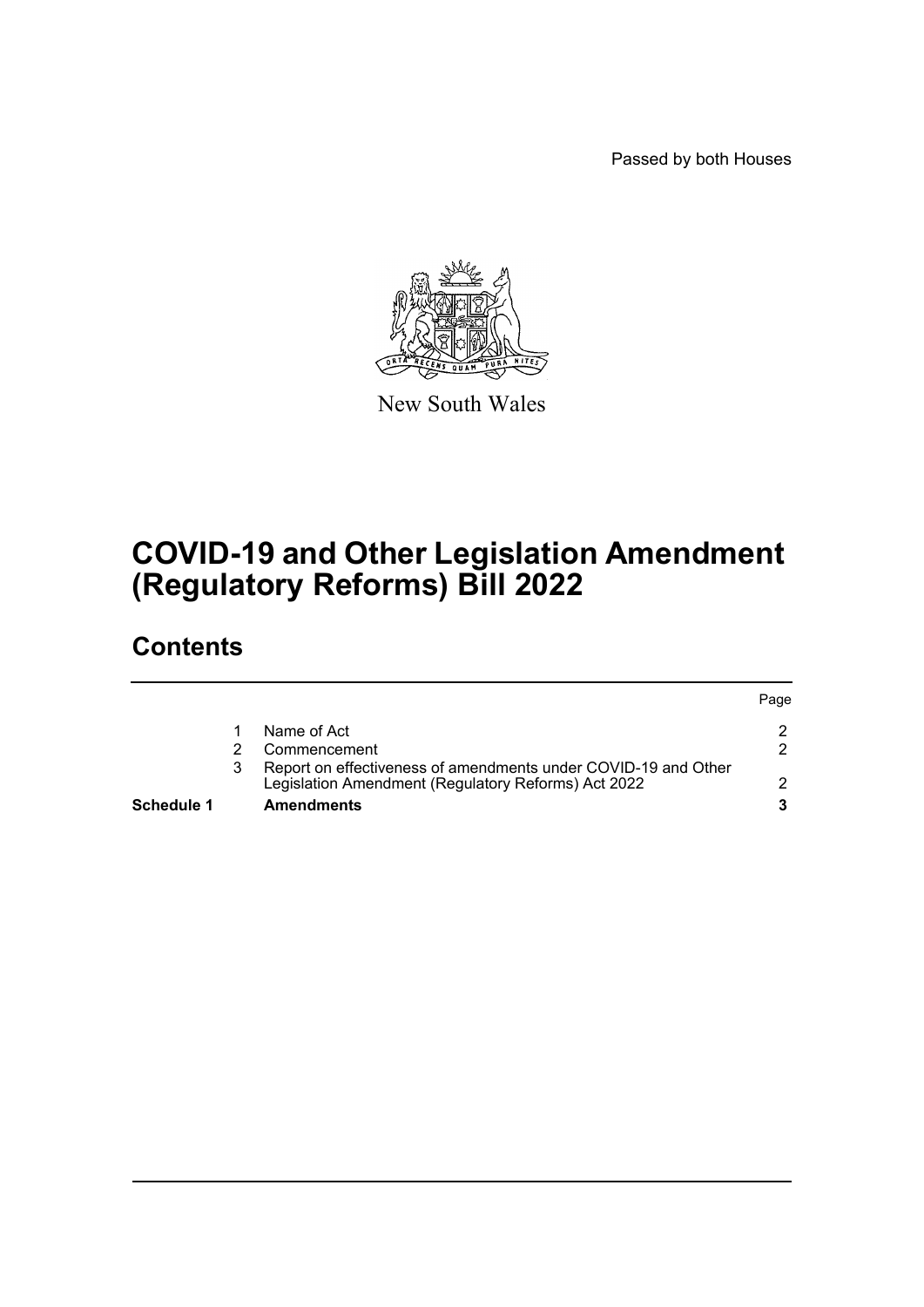*I certify that this public bill, which originated in the Legislative Assembly, has finally passed the Legislative Council and the Legislative Assembly of New South Wales.*

> *Clerk of the Legislative Assembly. Legislative Assembly, Sydney, , 2022*



New South Wales

# **COVID-19 and Other Legislation Amendment (Regulatory Reforms) Bill 2022**

Act No , 2022

An Act to amend a number of Acts to permanently implement regulatory reforms relating to particular measures previously implemented temporarily as a result of the COVID-19 pandemic; to amend the *Constitution Act 1902* and the *Constitution (COVID-19 Emergency Measures) Regulation 2020* to extend particular provisions; and to amend the *Interpretation Act 1987* to clarify the requirements for tabling documents in a House of Parliament.

*I have examined this bill and find it to correspond in all respects with the bill as finally passed by both Houses.*

*Assistant Speaker of the Legislative Assembly.*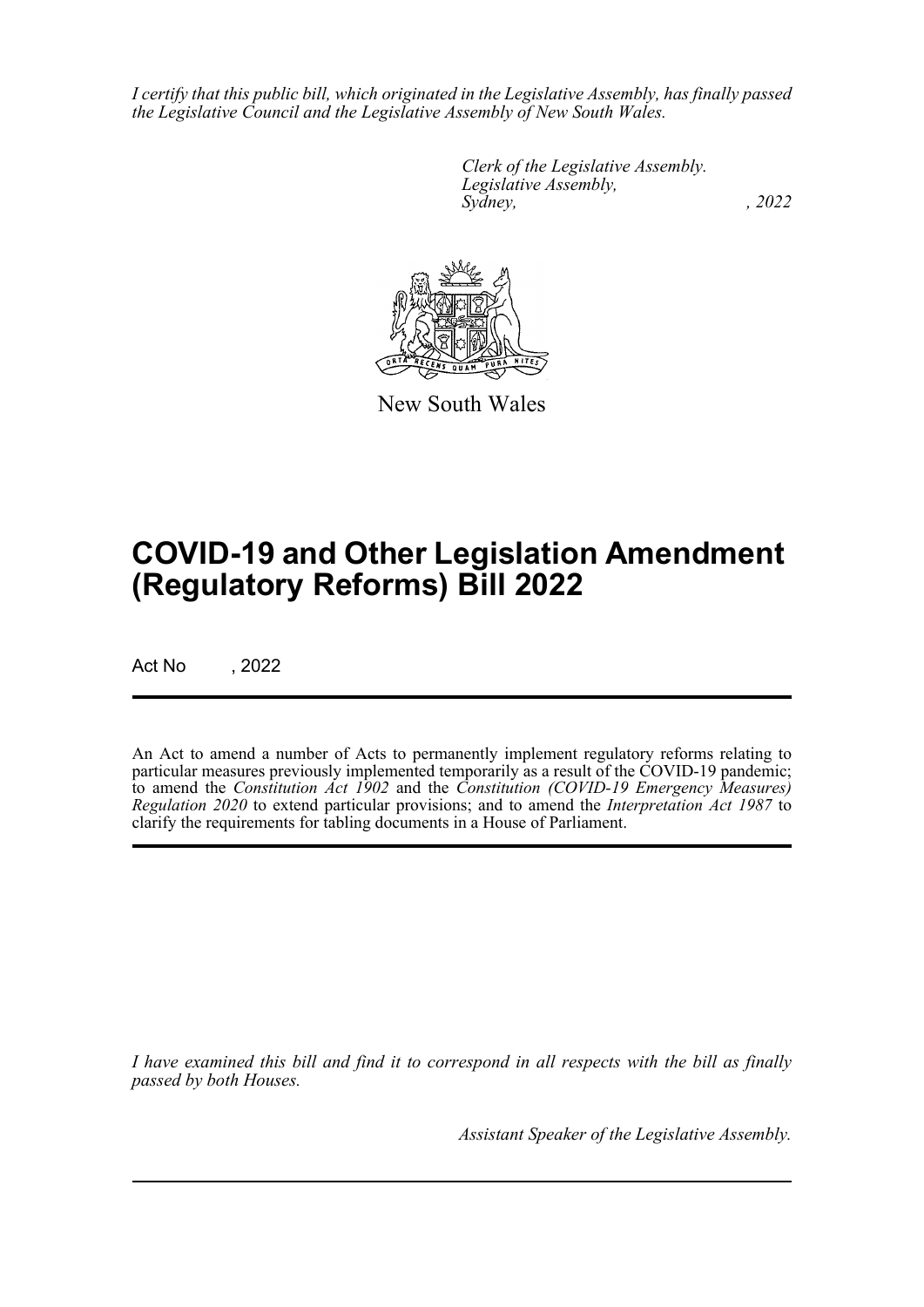COVID-19 and Other Legislation Amendment (Regulatory Reforms) Bill 2022 [NSW]

#### <span id="page-2-0"></span>**The Legislature of New South Wales enacts—**

#### **1 Name of Act**

This Act is the *COVID-19 and Other Legislation Amendment (Regulatory Reforms) Act 2022*.

#### <span id="page-2-1"></span>**2 Commencement**

- (1) Subject to subsections (2) and (3), this Act commences on the date of assent to this Act.
- (2) Schedules 1.6 and 1.8 commence on 1 April 2022.
- (3) Schedules 1.3[3]–[10], 1.11[5], 1.12[1], [2] and [4] and 1.17[3]–[10] commence on a day or days to be appointed by proclamation.

#### <span id="page-2-2"></span>**3 Report on effectiveness of amendments under COVID-19 and Other Legislation Amendment (Regulatory Reforms) Act 2022**

- (1) The Treasurer must, within 18 months after the commencement of this Act, conduct a review of the amendments made by this Act, other than the amendments made by Schedule 1.4, 1.5, 1.10 and 1.15 of this Act.
- (2) The purpose of the review is to determine whether the amendments continue to—
	- (a) operate effectively and efficiently, and
	- (b) achieve the intended policy objectives underlying the amendments.
- (3) The Treasurer must, by 31 December 2023, give a report about the review to the Presiding Officer of each House of Parliament.
- (4) A copy of a report given to the Presiding Officer of a House of Parliament under subsection (3) must be laid before the House within 5 sitting days of the House after it is received by the Presiding Officer.
- (5) This section is repealed on 31 January 2024.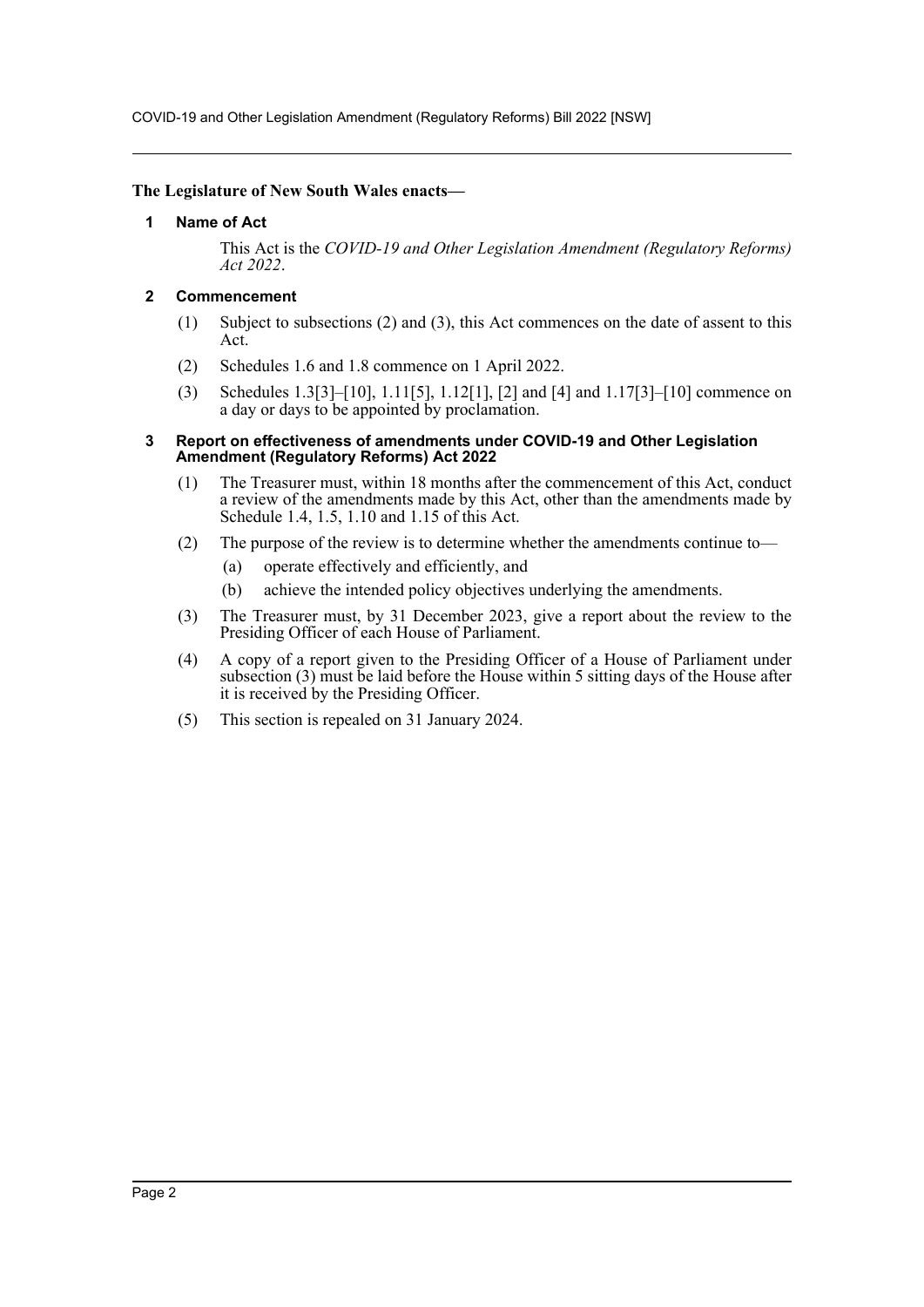## <span id="page-3-0"></span>**Schedule 1 Amendments**

## **1.1 Associations Incorporation Act 2009 No 7**

#### **[1] Section 30 Committee meetings**

Omit "If the association's constitution so provides, a" from section 30(2). Insert instead "A".

## **[2] Section 37 General meetings**

Omit "If the association's constitution so provides, a" from section 37(3). Insert instead "A".

#### **[3] Section 38 Voting generally**

Omit section 38(2). Insert instead—

(2) A postal or electronic ballot referred to in subsection  $(1)(b)$  must be conducted in accordance with the regulations.

#### **[4] Section 39 Voting on special resolutions**

Omit section 39(3). Insert instead—

(3) A postal or electronic ballot referred to in subsection (1)(b) must be conducted in accordance with the regulations.

## **[5] Schedule 4 Savings, transitional and other provisions**

Omit Schedule 4, Part 6.

## **1.2 Biodiversity Conservation Act 2016 No 63**

**Section 12.19 Power of authorised officers to require answers** Omit section 12.19(9).

## **1.3 Community Land Management Act 2021 No 7**

## **[1] Section 226 Service of documents by certain persons**

Insert at the end of section 226(2)(b)—

, or

(c) by sending it by electronic transmission to an address nominated by the occupier as an address for the service of documents.

## **[2] Section 226(4)(ca)**

Insert after section  $226(4)(c)$ —

(ca) by sending it by electronic transmission to an address nominated by the owner as an address for the service of documents, or

## **[3] Section 234 Persons who may keep seals of associations**

Insert after section 234(2)—

(2A) The seal of the association may be kept in electronic form.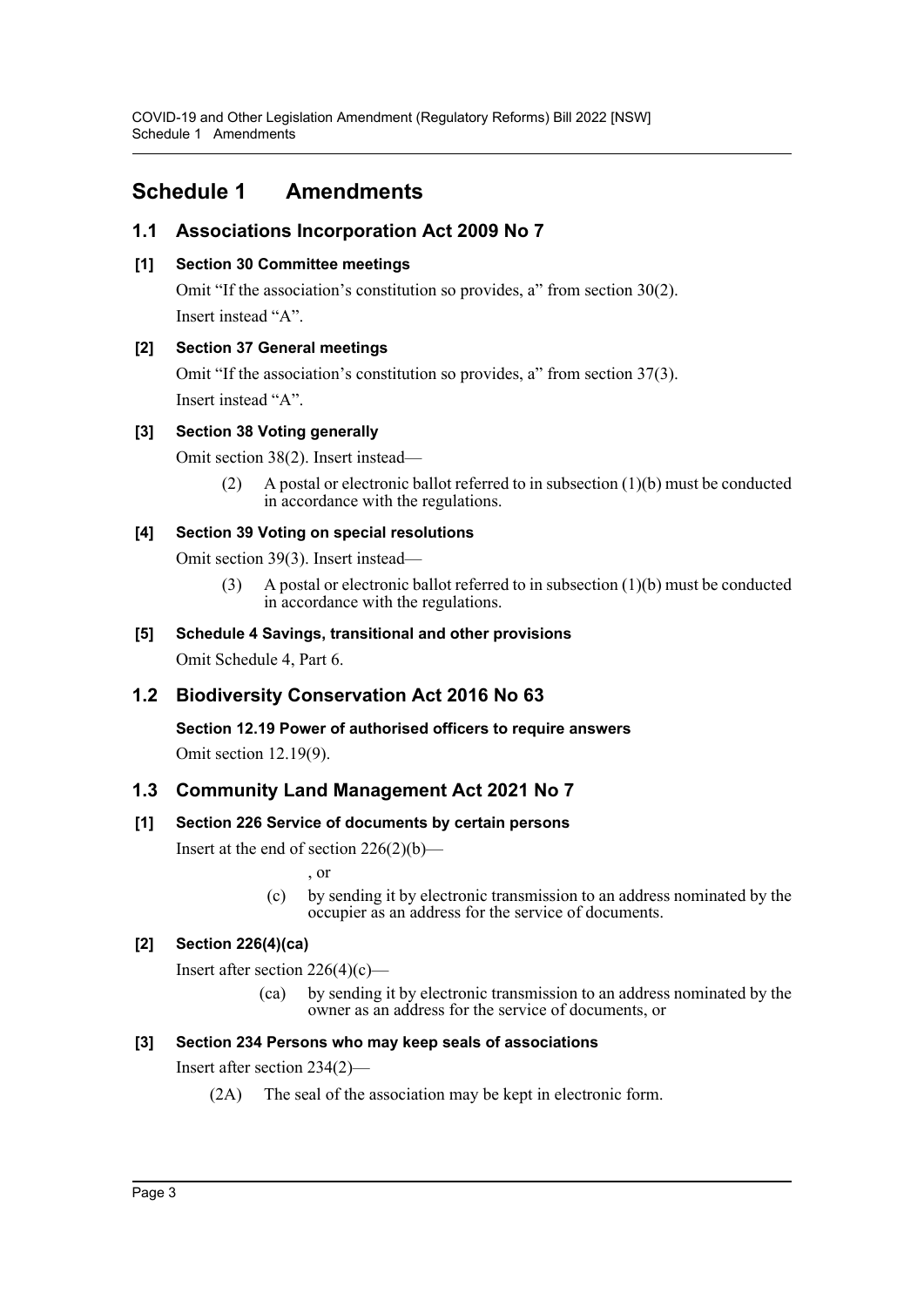#### **[4] Section 234(3)**

Insert ", or to keep an electronic copy of the seal," after "association".

#### **[5] Section 234(5)**

Insert after section 234(4)—

(5) The regulations may make provision about keeping and storing the seal of an association in electronic form.

#### **[6] Section 235 Affixing of seal of association**

Insert after section 235(3)—

- (3A) The seal of the association may be affixed physically or electronically.
- (3B) If the seal is affixed electronically—
	- (a) subsections  $(1)$ – $(3)$  do not apply in relation to affixing the seal, and
	- (b) the seal must be affixed in accordance with any requirements prescribed by the regulations under subsection (7).
- (3C) An instrument or document to which the seal has been electronically affixed has effect as if the seal had been physically affixed to the instrument or document.

#### **[7] Section 235(7) and (8)**

Insert after section 235(6)—

- (7) The regulations may make provision about the following—
	- (a) any requirements for affixing the seal electronically,
	- (b) alternatives to affixing the seal of the association, including—
		- (i) requirements for witnessing or attesting to the alternatives, and
			- (i) records relating to the alternatives,
	- (c) records required to be kept relating to the electronic seal or any prescribed alternative to affixing the seal.
- (8) A reference in subsections (4)–(6) to affixing the seal of an association to an instrument or document is taken to include a reference to an alternative to affixing the seal in accordance with any regulations made under subclause (7).

#### **[8] Section 238 Regulation-making power for COVID-19 pandemic**

Omit the section.

#### **[9] Schedule 1 Meeting procedures of associations**

Omit clause 27. Insert instead—

#### **27 Way of voting**

- (1) A vote at a meeting by a person entitled to vote or by a proxy must be cast—
	- (a) in person, or
	- (b) if another way is specified in the notice given for the meeting—in the other way.
- (2) If a way of voting has been specified in the notice under subclause (1)(b), the secretary of the association or, if a managing agent is exercising the functions of the secretary, the managing agent must take reasonable steps to ensure each person entitled to vote at the meeting can participate in and vote at the meeting.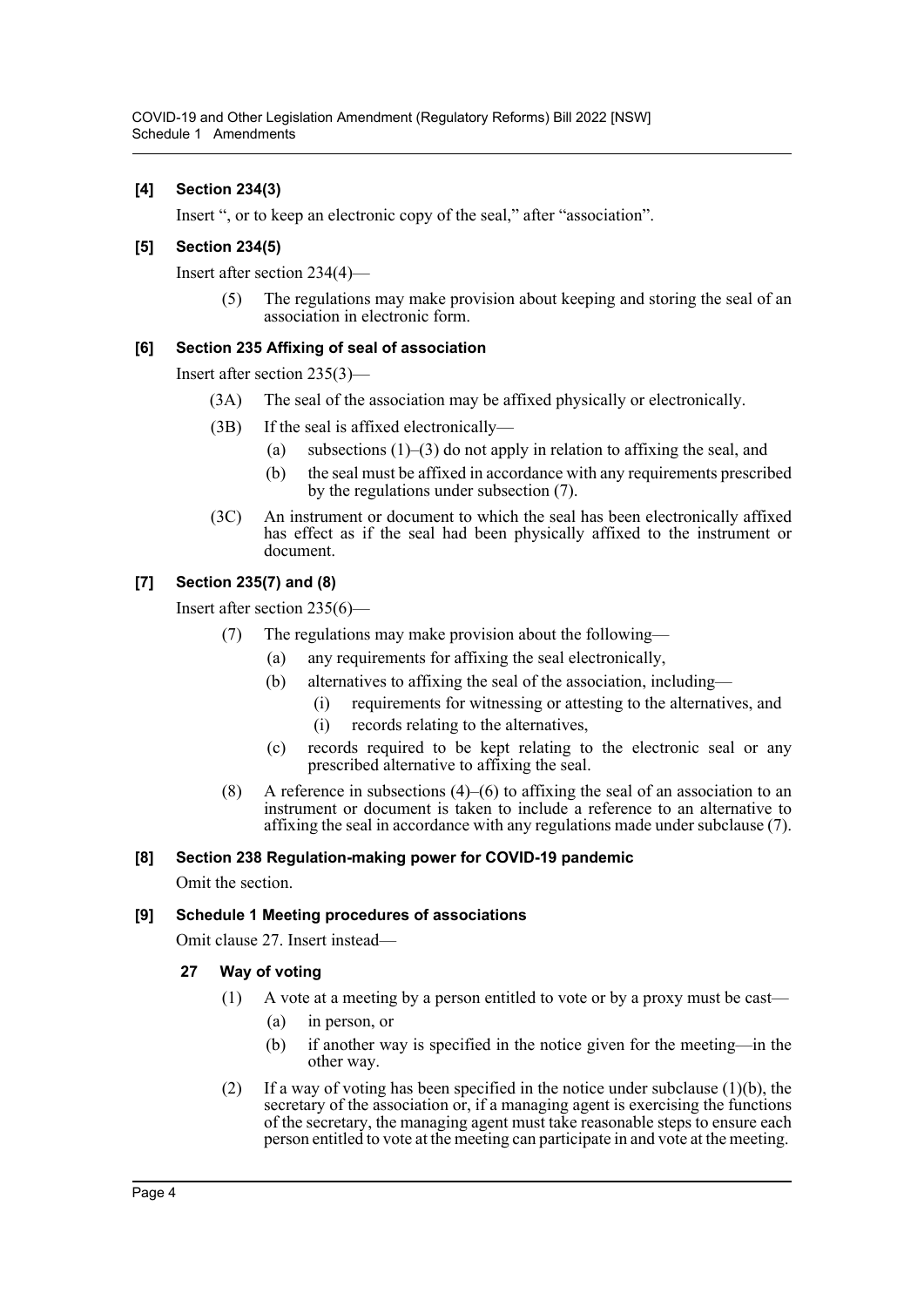- (3) The regulations may provide for the following—
	- (a) the ways of voting that may be specified under subclause  $(1)(b)$ ,
	- (b) the circumstances in which a particular way of voting may be specified under subclause (1)(b),
	- (c) without limiting paragraph (a), procedures for voting in a way specified under subclause  $(1)(b)$ ,
	- (d) restricting, prohibiting or requiring the use of specified ways of voting,
	- (e) what may or may not constitute reasonable steps taken by the secretary of the association for the purposes of subclause (2).

#### **[10] Schedule 2 Meeting procedures of association committees**

Omit clause 8. Insert instead—

#### **8 Ways of voting**

- (1) A vote at a meeting by a person entitled to vote may be cast—
	- (a) in person, or
	- (b) if another way is specified in the notice given for the meeting—in the other way.

**Note—** A person may be present at a meeting even if not actually at the meeting. See the Dictionary, definition of *person present*.

- (2) If a way of voting has been specified in the notice under subclause (1)(b), the secretary of the association or, if a managing agent is exercising the functions of the secretary, the managing agent must take reasonable steps to ensure each person entitled to vote at the meeting can participate in and vote at the meeting.
- (3) The regulations may provide for the following—
	- (a) the ways of voting that may be specified under subclause  $(1)(b)$ ,
	- (b) the circumstances in which a particular way of voting may be specified under subclause (1)(b),
	- (c) without limiting paragraph (a), procedures for voting in a way specified under subclause  $(1)(b)$ ,
	- (d) restricting, prohibiting or requiring the use of specified ways of voting,
	- (e) what may or may not constitute reasonable steps taken by the secretary of the association or managing agent for the purposes of subclause (2).

## **1.4 Constitution Act 1902 No 32**

#### **[1] Schedule 8**

Omit Schedule 8, heading. Insert instead—

## **Schedule 8 Executive Council and other processes**

#### **[2] Schedule 8, clause 1, definition of** *prescribed period***, paragraph (b)**

Omit the paragraph. Insert instead—

- (b) ending on the later of the following—
	- (i) 26 March 2023,
	- (ii) the day, not later than 26 September 2023, prescribed by the regulations.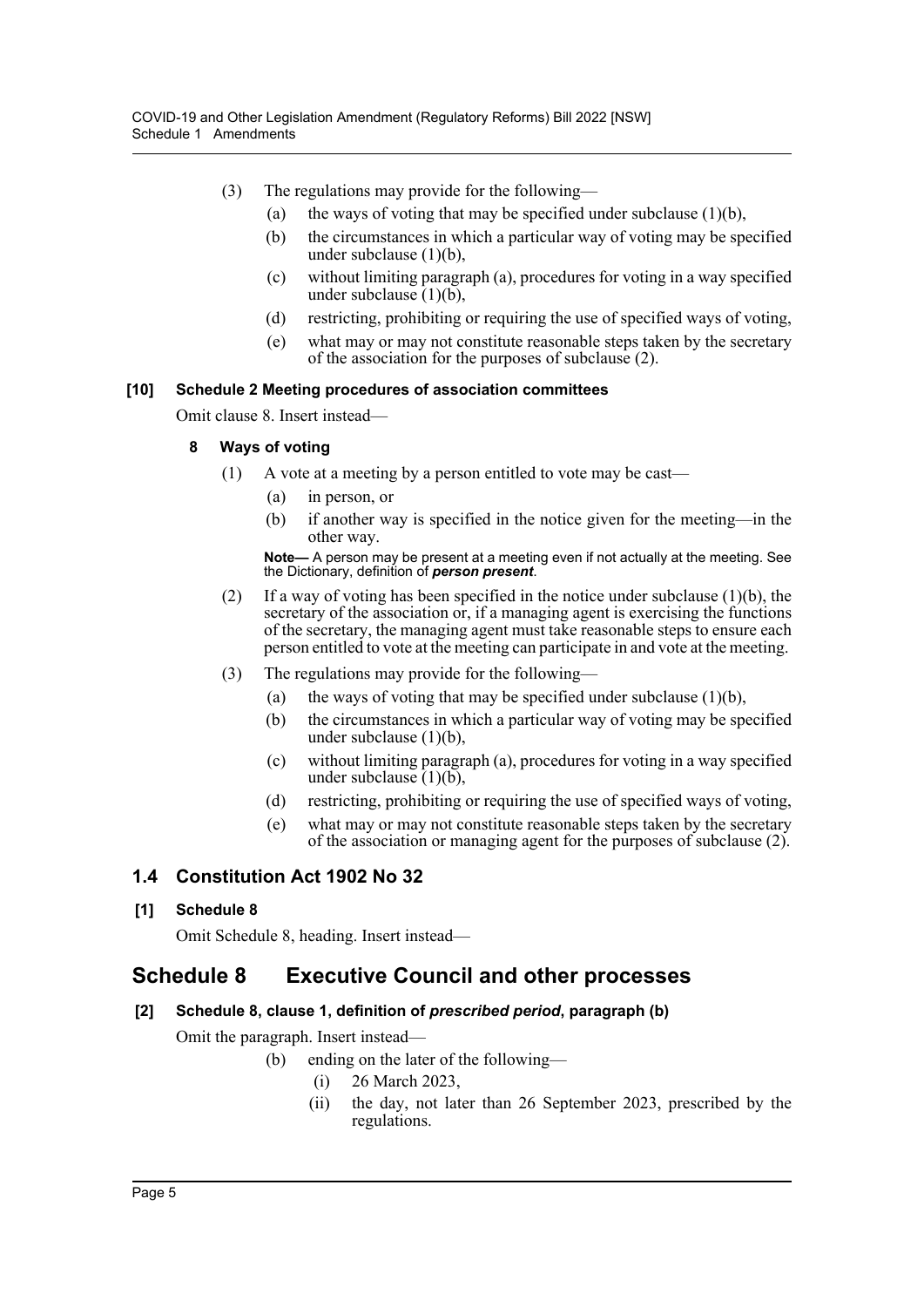#### **[3] Schedule 8, clause 5**

Omit "27 March 2022". Insert instead "27 September 2023".

## **1.5 Constitution (COVID-19 Emergency Measures) Regulation 2020**

#### **[1] Clause 1 Name of Regulation**

Omit the clause. Insert instead—

#### **1 Name of Regulation**

This Regulation is the *Constitution (Executive Council Processes) Regulation 2020*.

#### **[2] Clause 3A**

Omit the clause.

#### **1.6 Contract Cleaning Industry (Portable Long Service Leave Scheme) Act 2010 No 122**

**[1] Section 63 Entitlement to pro rata payment instead of leave in limited circumstances** Omit "20 weeks" from Section 63(1)(b). Insert instead "10 weeks, or a shorter period prescribed by the regulations,".

#### **[2] Section 63(1)(c)**

Omit "20-week period".

Insert instead "10-week period or the shorter period prescribed under subsection (1)(b)".

**[3] Section 118 Special provision for pro rata payment during COVID-19 pandemic** Omit the section.

## **1.7 Crown Land Management Act 2016 No 58**

**Section 10.23 Power of authorised officers to require answers** Omit section 10.23(9).

## **1.8 Environmental Planning and Assessment Act 1979 No 203**

**[1] Sections 10.17 and 10.18**

Omit the sections.

#### **[2] Schedule 2 Provisions relating to planning bodies**

Omit clause 3(3)(b). Insert instead—

(b) the time and date of the public hearing,

#### **[3] Schedule 2, clause 3(3)(b1)**

Insert after Schedule 2, clause 3(3)(b)—

(b1) the place at which the public hearing is to be held or, if the hearing is to be held by audio link, audio visual link or other electronic means, information about how a member of the public may hear or view the hearing,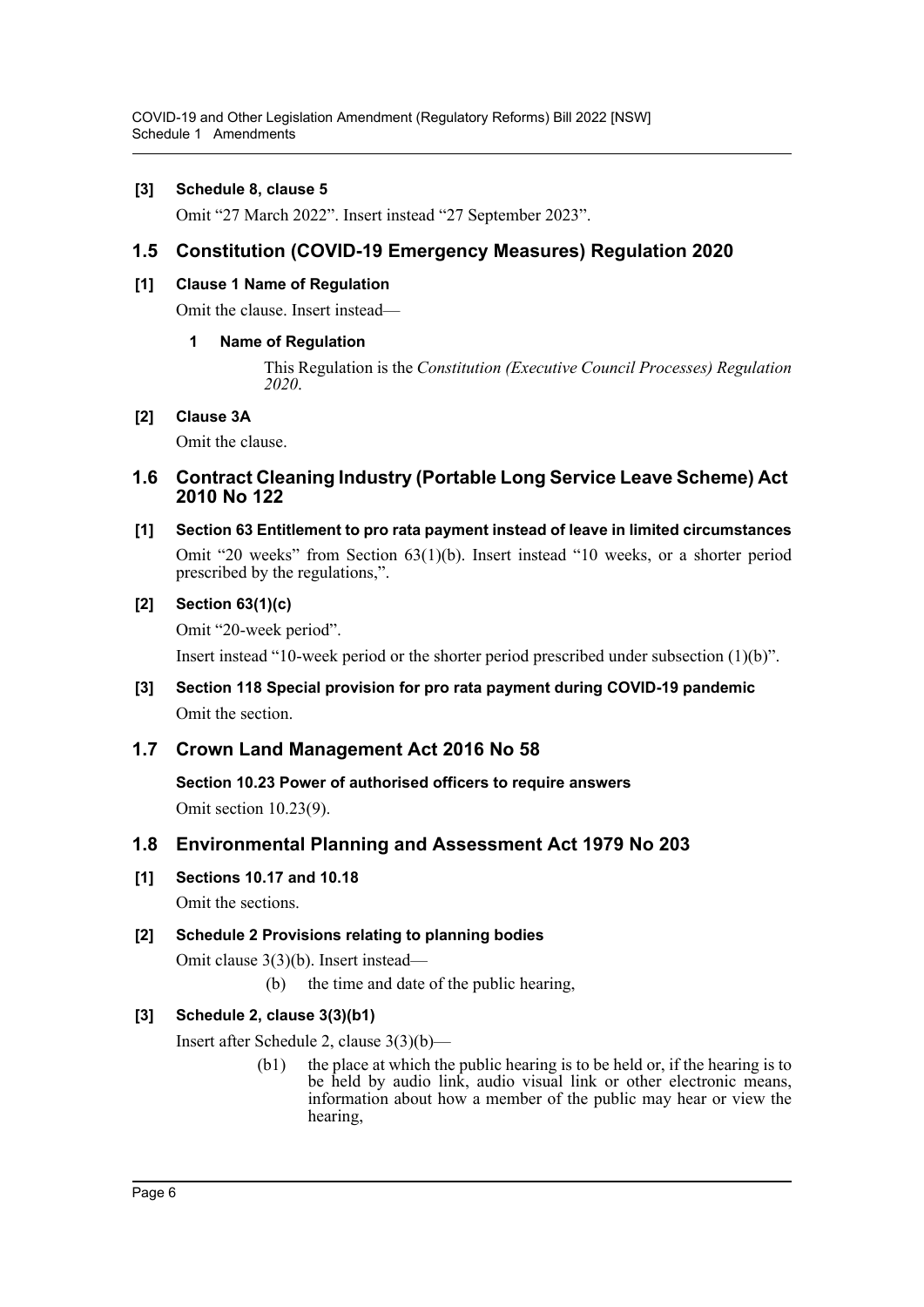## **[4] Schedule 2, clause 3(5)**

Insert after clause 3(4)—

- (5) A requirement to conduct a public hearing is taken to be satisfied if—
	- (a) the hearing is held wholly or partly by audio link, audio visual link or other electronic means, and
	- (b) the hearing, or the part of the hearing, held by audio link, audio visual link or other electronic means is able to be heard or viewed by electronic means by a member of the public at the time the hearing, or part of the hearing, is held.

#### **[5] Schedule 2, clause 25(4) and (5)**

Omit clause 25(4). Insert instead—

- (4) A planning body may carry out any of the planning body's business at a meeting held wholly or partly by audio link, audio visual link or other electronic means, but only if a member who speaks on a matter before the meeting or the part of the meeting can be heard by the other members.
- (5) A meeting, or a part of a meeting, held in accordance with subclause (4) is taken to be conducted in public if—
	- (a) the meeting, or the part of the meeting, is recorded, and
	- (b) the record of the meeting or part is made publicly available as required under subclause (3).

## **1.9 Fisheries Management Act 1994 No 38**

#### **Section 256 Production of records relating to commercial fishing activities and fish receivers**

Omit section 256(6).

## **1.10 Interpretation Act 1987 No 15**

#### **Section 18A**

Insert after section 18—

#### **18A Tabling of documents**

- (1) In an Act or statutory rule, a reference to tabling a document in a House of Parliament includes taking any action allowed or required under the Standing Rules or Orders of the House to table the document when the House is not sitting.
- (2) This section applies in relation to the tabling of a document before or after the commencement of this section.

## **1.11 Long Service Leave Act 1955 No 38**

#### **[1] Section 4 Long service leave**

Insert after section 4(3)—

(3AA) Despite subsection (3)(b), an employer and worker may agree to the worker taking long service leave in 2 or more separate periods of not less than 1 day.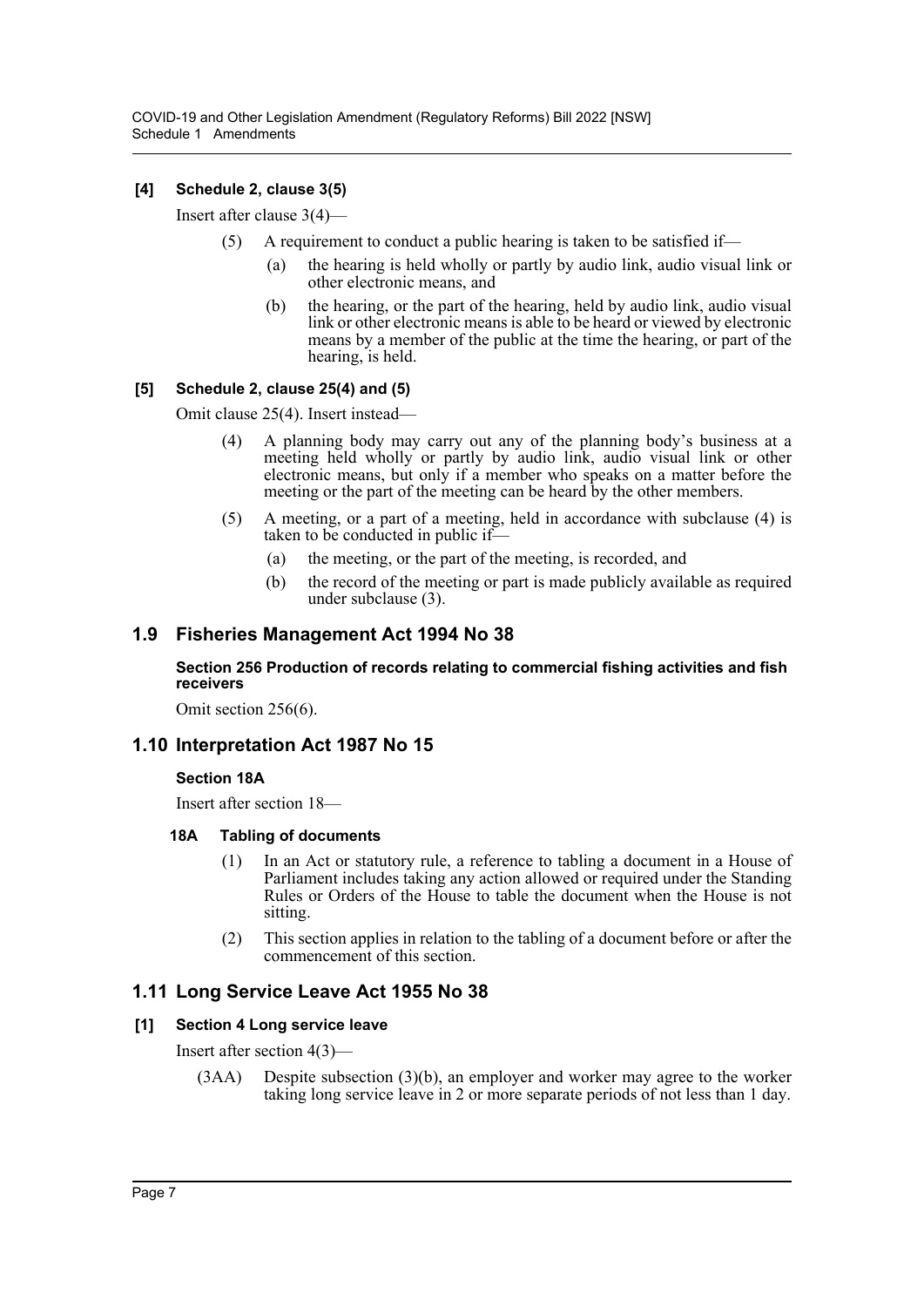#### **[2] Section 4(3A)**

Omit "one month". Insert instead "1 day".

#### **[3] Section 4(3B)**

Insert after section 4(3A)—

(3B) For the purposes of subsections (3AA) and (3A), in relation to a worker for whom no normal weekly number of hours is fixed under the terms of the worker's employment, the reference to 1 day is taken to be a reference to the number of hours calculated as follows—

 $A/B$ 

where—

*A* is the higher of—

- (a) the average weekly number of hours worked by the worker during the period of 12 months ending on the date immediately preceding the date on which the worker enters long service leave, or
- (b) the average weekly number of hours worked by the worker during the period of 5 years ending on the date immediately preceding the date on which the worker enters long service leave, and

*B* is the average number of days worked weekly by the worker during the period used for calculating *A*.

#### **[4] Section 4(10A)**

Insert after section 4(10)—

(10A) However, an employer may, under subsection (10), give a worker less than 1 month's notice if the worker agrees to the lesser period of notice.

#### **[5] Section 8**

Omit the section. Insert instead—

#### **8 Records to be kept by employer**

- (1) An employer must ensure a long service leave record is kept in relation to each worker employed by the employer.
- (2) The employer must keep the long service leave records in the way prescribed by the regulations.
- (3) The employer must ensure the long service leave record in relation to a worker is kept for a period of at least 6 years after the day on which the worker ceases to be employed by the employer.
- (4) The regulations may make provision about the transfer of a long service leave record relating to a worker, or copies of the record, to the successor of an employer.

#### **[6] Sections 15A and 15B**

Omit the sections.

## **1.12 Mental Health Act 2007 No 8**

#### **[1] Section 27A Examinations by medical practitioners or accredited persons for purposes of detention**

Omit section 27A(1)(a) and (b). Insert instead—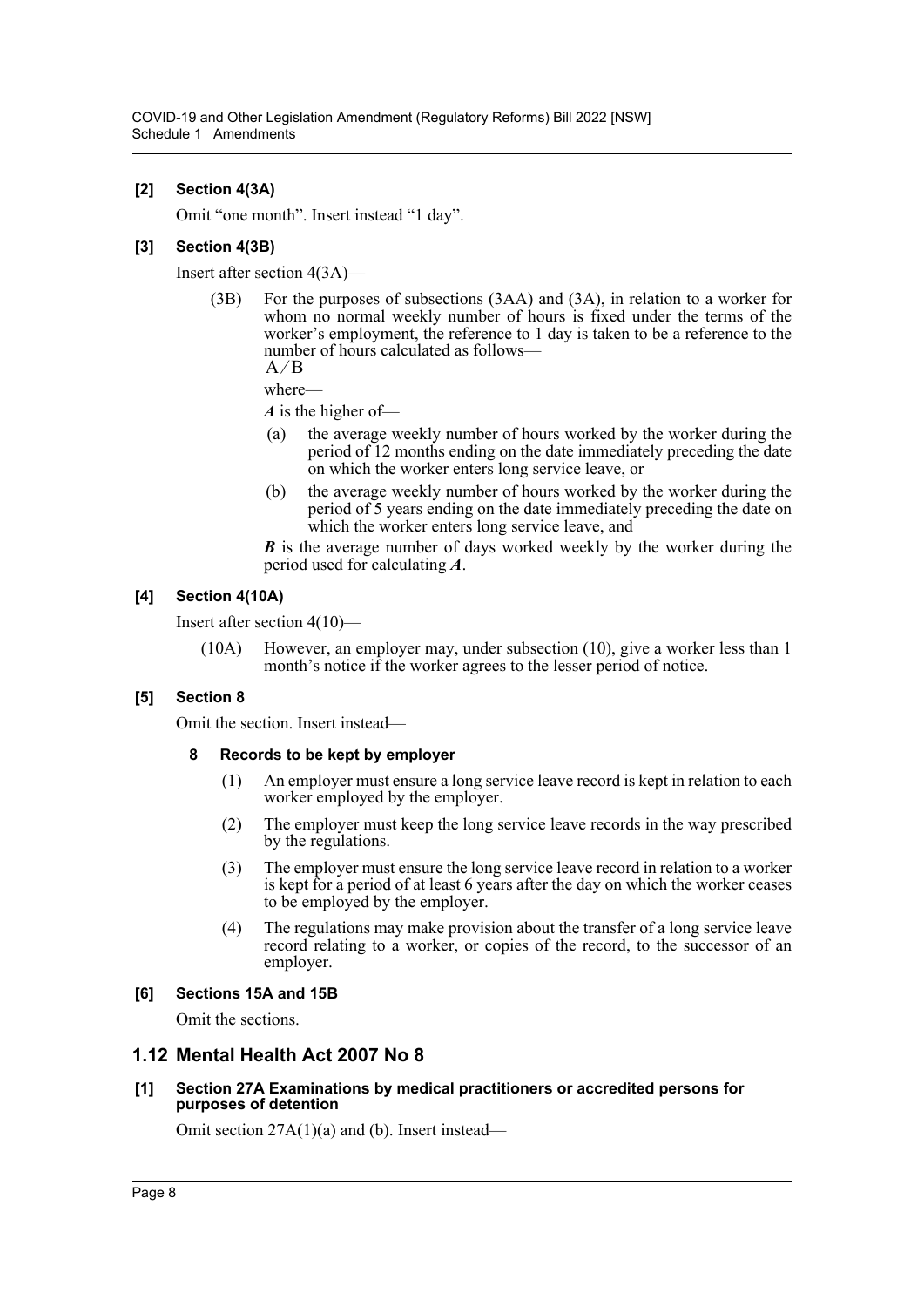- (a) by a medical practitioner using an audio visual link, or
- (b) by an accredited person authorised by the medical superintendent of the mental health facility to examine or observe the person or observe for that purpose—
	- (i) in person, or
	- (ii) using an audio visual link.

#### **[2] Section 27A(3)**

Omit the subsection. Insert instead—

(3) A medical practitioner or accredited person must not carry out an examination or observation using an audio visual link under this section unless the medical practitioner or accredited person is satisfied that the examination or observation can be carried out in the circumstances with sufficient skill and care so as to form the required opinion about the person.

#### **[3] Section 202**

Omit the section.

#### **[4] Section 203**

Omit the section.

#### **1.13 Mining Act 1992 No 29**

**Section 248L Power of inspectors to require answers** Omit section 248L(9).

## **1.14 Protection of the Environment Operations Act 1997 No 156**

#### **Section 203 Power of authorised officers to require answers**

Omit section 203(10).

## **1.15 Retail Leases Act 1994 No 46**

#### **[1] Section 88 Savings of protections granted during COVID-19 pandemic**

Insert after section 88(1)—

(1A) The *Retail and Other Commercial Leases (COVID-19) Regulation 2022* continues to apply, despite the repeal of that regulation, to anything occurring in relation to a lease while the lease was an impacted lease within the meaning of that regulation.

#### **[2] Section 89**

Insert after section 88—

#### **89 Savings and transitional regulations**

- (1) The regulations may contain provisions of a savings or transitional nature (*COVID-19 savings or transitional provisions*) consequent on—
	- (a) the enactment of a provision of this Act relating to anything occurring in relation to a lease in response to the COVID-19 pandemic (a *COVID-19 provision*), or
	- (b) the repeal of—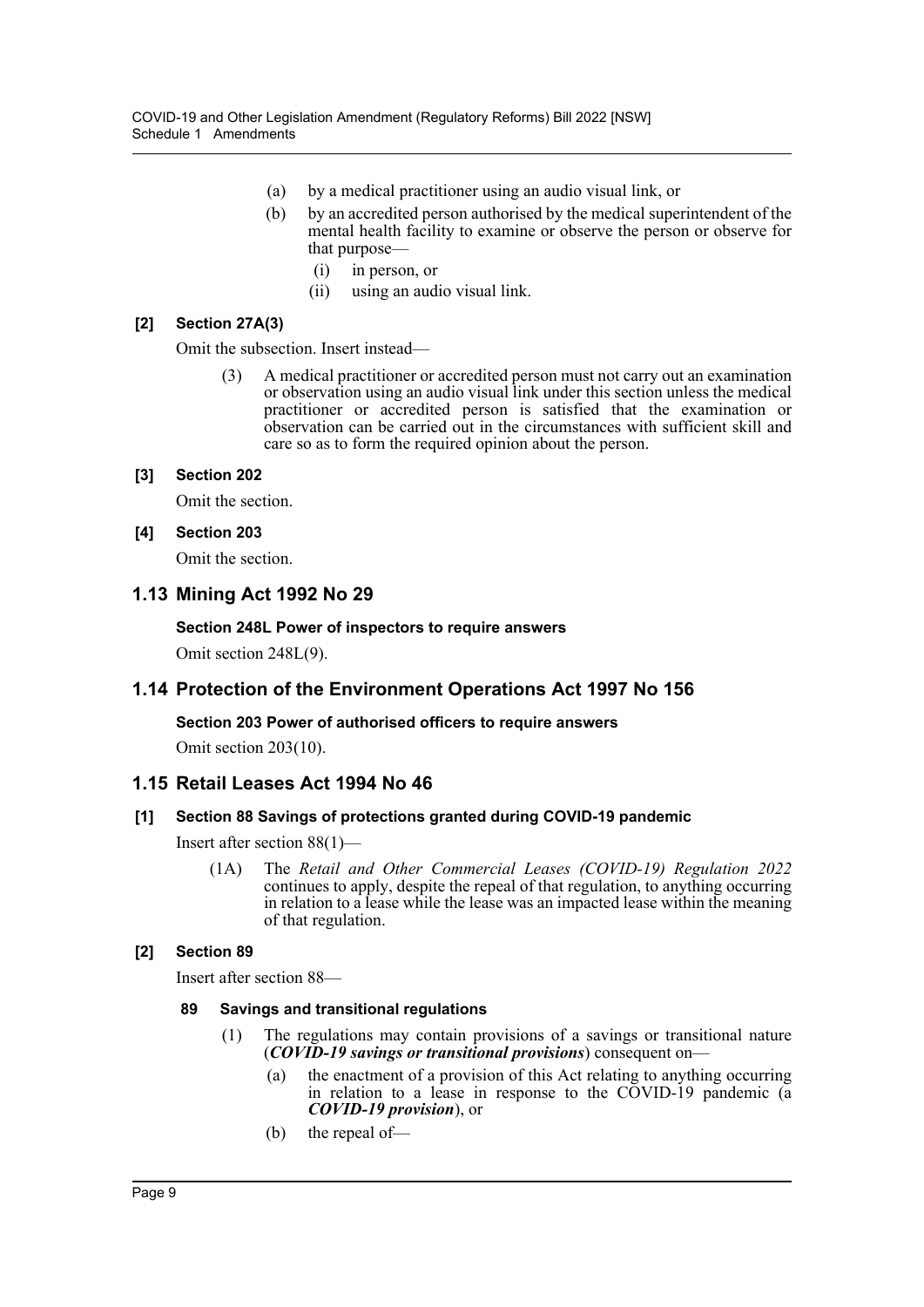- (i) a COVID-19 provision, or
- (ii) a provision of a regulation made under a COVID-19 provision.
- (2) A COVID-19 savings or transitional provision may, if the regulations provide, take effect from—
	- (a) the date of the repeal of the relevant COVID-19 provision, or
	- (b) a later date.
- (3) A COVID-19 savings or transitional provision has effect despite anything to the contrary in this Act.

#### **1.16 Retirement Villages Act 1999 No 81**

#### **[1] Section 41 New operator to convene meeting of residents**

Omit section 41(2). Insert instead—

- (2) The person must convene the meeting by sending to each resident and former occupant, at least 7 days before the date of the meeting, a written notice setting out—
	- (a) the time of the meeting, and
	- (b) the place at which the resident or former occupant may attend the meeting in person, which must be at the village if practicable or otherwise at a place near the village, and
	- (c) if the resident or former occupant may attend the meeting by electronic means—details of how the resident or former occupant can attend and participate in the meeting using the means, and
	- (d) the reason for the meeting.
- (3) If the person gives the residents and former occupants the option of attending the meeting by electronic means, the person must take reasonable steps to ensure each resident or former occupant can participate in, and vote at, the meeting using the means.

#### **[2] Section 72A Annual management meeting to be held by operator**

Omit section 72A(4)(a) and (b). Insert instead—

- (a) the time of the meeting, and
- (b) the place at which the residents may attend the meeting in person, and
- (c) if the residents may attend the meeting by electronic means—details of how the residents can attend and participate in the meeting using the means, and
- (d) the agenda for the meeting.

#### **[3] Section 72A(7A)**

Insert after section 72A(7)—

(7A) If the residents are given the option of attending the meeting by electronic means, the chair of the meeting must take reasonable steps to ensure each resident or former occupant can participate in, and vote at, the meeting using the means.

#### **[4] Schedule 1 Consent of residents**

Insert at the end of clause  $3(1)(b)$ —

, or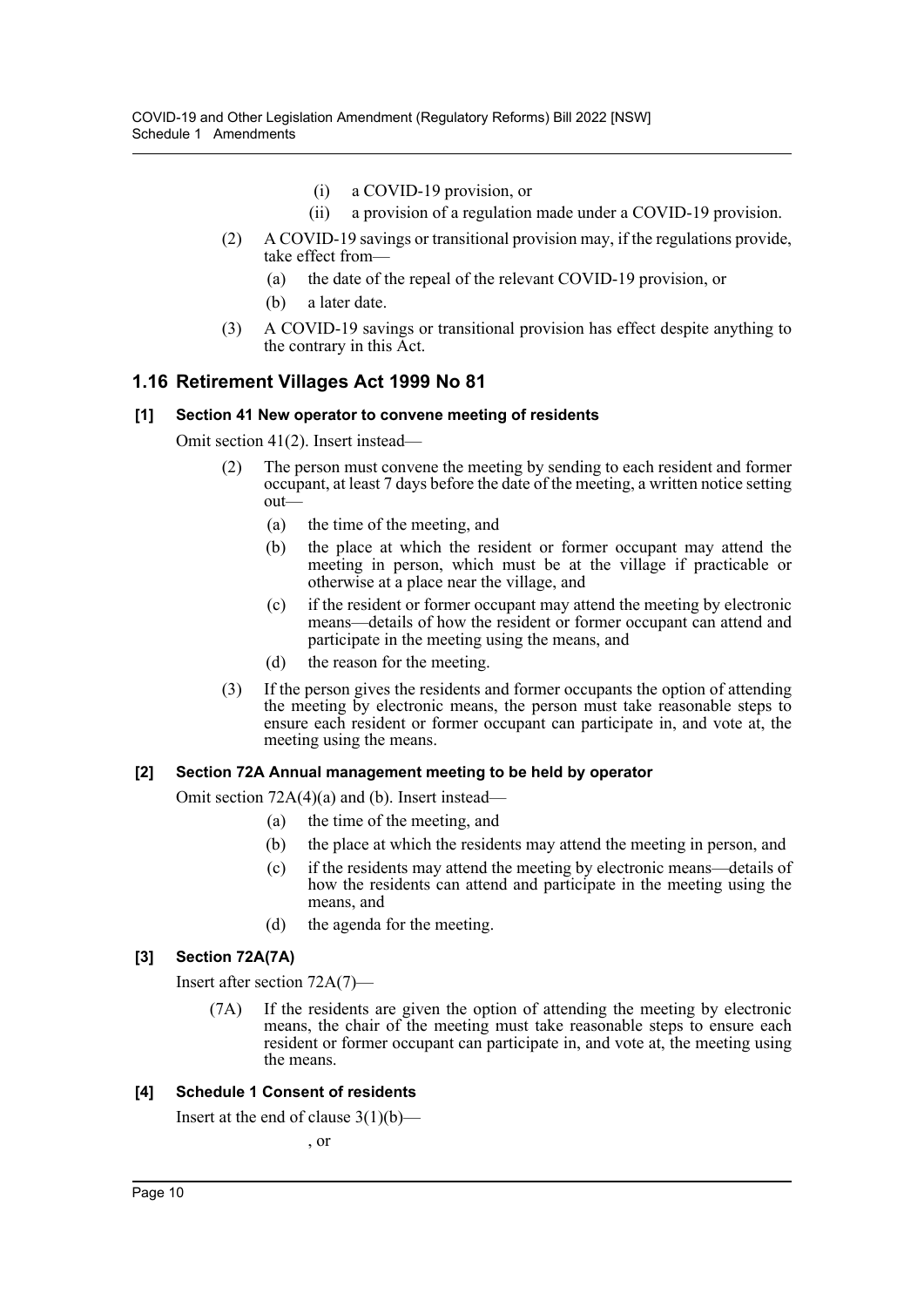- (c) for a vote by residents of a village in which there is a Residents Committee—
	- (i) a ballot conducted by electronic means, approved by the Residents Committee, with residents participating in the ballot from a remote location, or
	- (ii) a ballot conducted by electronic means, approved by the Residents Committee, before the meeting at which, or before the date by which, the measure or action is to be determined, or
- (d) for a vote by residents of a village in which there is no Residents Committee—
	- (i) a ballot conducted by electronic means, approved by the person convening the meeting, with residents participating in the ballot from a remote location, or
	- (ii) a ballot conducted by electronic means, approved by the person convening the meeting, before the meeting at which, or before the date by which, the measure or action is to be determined.

#### **[5] Schedule 1, Part 2, clause 3(1A)**

Insert after Schedule 1, Part 2, clause 3(1)—

(1A) If a ballot is to be conducted by electronic means, the chair of the meeting in relation to which the ballot is being held must take reasonable steps to ensure that each resident entitled to participate in the meeting and vote in the ballot can participate in the meeting and vote in the ballot using the means.

## **1.17 Strata Schemes Management Act 2015 No 50**

#### **[1] Section 263 Service of documents by owners corporation and others**

Insert at the end of section  $263(2)(b)$ —

, or

(c) by sending it by electronic transmission to an address nominated by the occupier of the lot as an address for the service of documents.

#### **[2] Section 263(4)(ca)**

Insert after section 263(4)(c)—

(ca) by sending it by electronic transmission to an address nominated by the owner of the lot as an address for the service of documents, or

#### **[3] Section 271A Regulation-making power for COVID-19 pandemic**

Omit section 271A.

#### **[4] Section 272 Persons who may keep seals of owners corporations**

Insert after section 272(2)—

(2A) The seal of the owners corporation may be kept in electronic form.

#### **[5] Section 272(3)**

Insert ", or to keep an electronic copy of the seal," after "corporation".

#### **[6] Section 272(5)**

Insert after section 272(4)—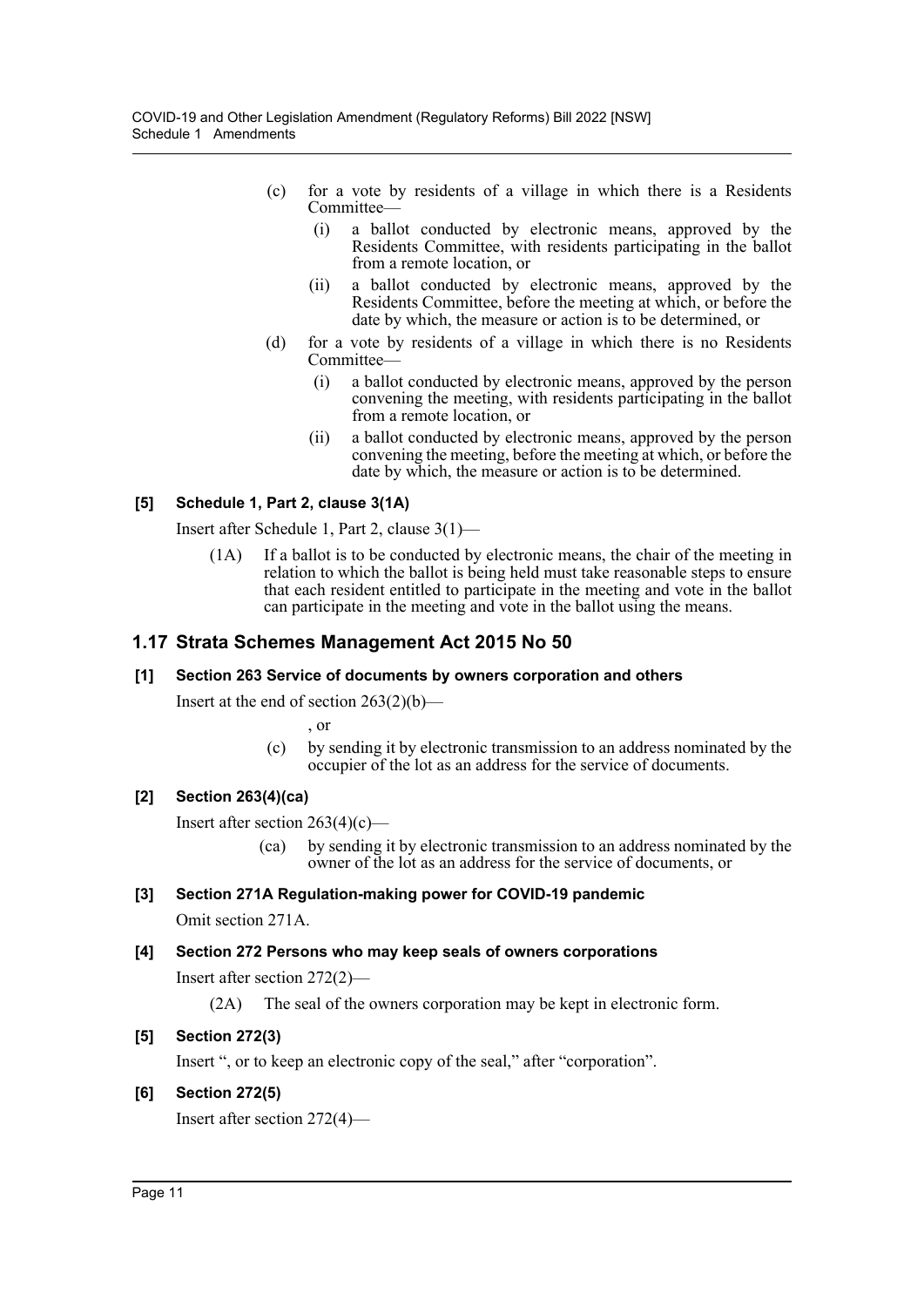(5) The regulations may provide for keeping and storing the seal in electronic form.

### **[7] Section 273 Affixing of seal of owners corporation**

Insert after section 273(3)—

- (3A) The seal of the owners corporation may be affixed physically or electronically.
- (3B) If the seal is affixed electronically—
	- (a) subsections  $(1)$ –(3) do not apply in relation to affixing the seal, and
	- (b) the seal must be affixed in accordance with any requirements prescribed by the regulations under subsection (7).
- (3C) An instrument or document to which the seal has been electronically affixed has effect as if the seal had been physically affixed to the instrument or document.

#### **[8] Section 273(7) and (8)**

Insert after section 273(6)—

- (7) The regulations may provide for the following—
	- (a) any requirements for affixing the seal electronically,
	- (b) alternatives to affixing the seal of the owners corporation, including any requirements for witnessing or attesting to the alternatives and records relating to the alternatives,
	- (c) records required to be kept relating to the electronic seal or any prescribed alternatives to affixing the seal.
- (8) A reference in subsections (4)–(6) to affixing the seal of an owners corporation to an instrument or document is taken to include a reference to an alternative to affixing the seal in accordance with the regulations made under subsection (7).

#### **[9] Schedule 1 Meeting procedures of owners corporation**

Omit clause 28. Insert instead—

- **28 Ways of voting**
	- (1) A vote at a meeting by a person entitled to vote or by a proxy must be cast—
		- (a) in person, or
		- (b) if another way is specified in the notice given for the meeting—in the other way.
	- (2) If a way of voting has been specified in the notice under subclause (1)(b), the secretary of the owners corporation or, if a strata managing agent is exercising the functions of the secretary, the strata managing agent must take reasonable steps to ensure each person entitled to vote at the meeting can participate in and vote at the meeting.
	- (3) The regulations may provide for the following—
		- (a) the ways of voting that may be specified under subclause  $(1)(b)$ ,
		- (b) the circumstances in which a particular way of voting may be specified under subclause (1)(b),
		- (c) without limiting paragraph (a), procedures for voting in a specified way,
		- (d) restricting, prohibiting or requiring the use of specified ways of voting,